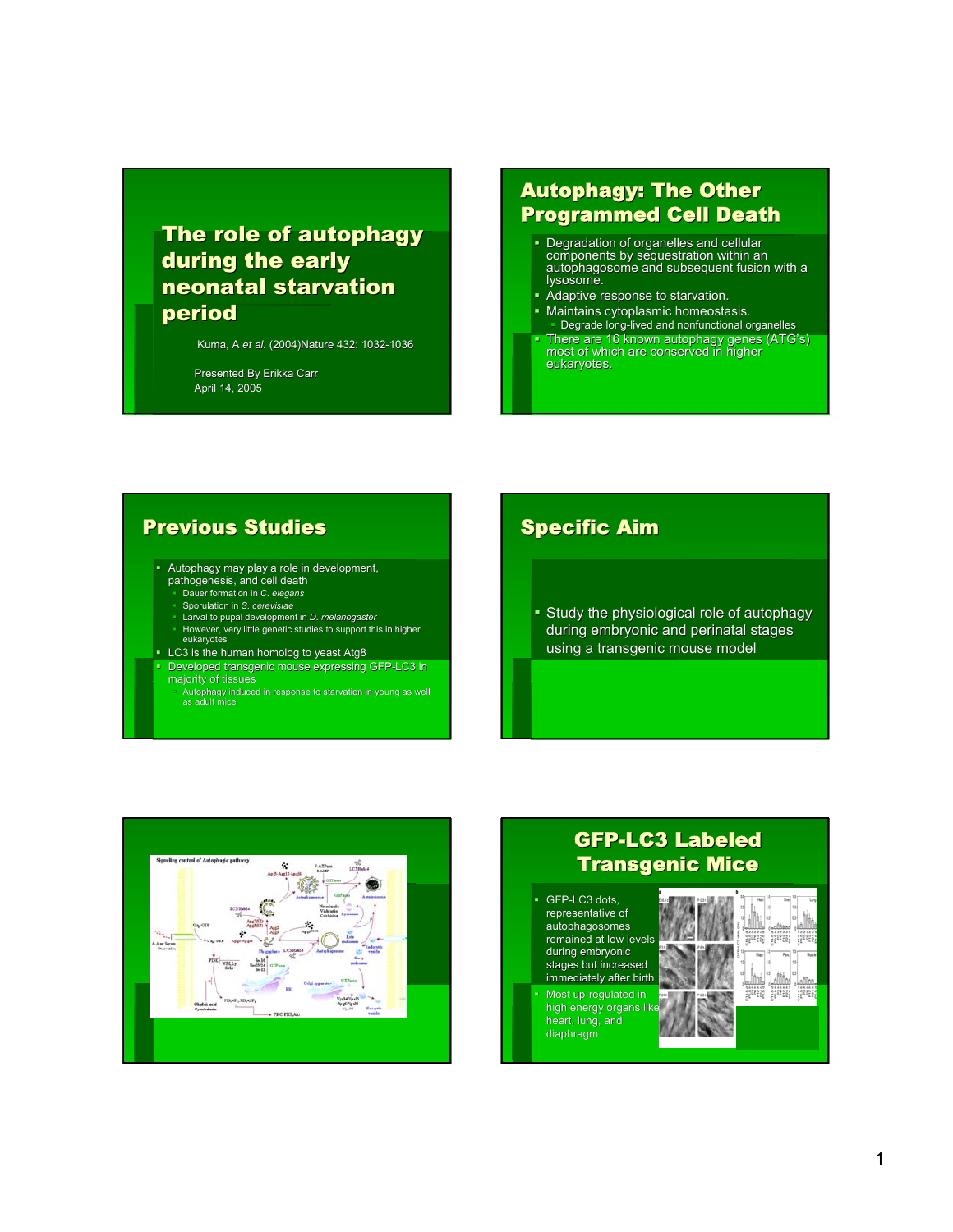## Autophagy is up-regulated at birth

- Autophagic vacuoles seen by EM
- Conjugated LC3, signifying<br>autophagy is transiently upregulated at birth but returns to basal levels within 24 to 48 hours



#### **Results**

- Autophagy is induced immediately and transiently at birth in tissues that suddenly require a large energy expenditure
	- This may be due to sudden withdrawal from trans-placental nutrition
- Can normal neonates adapt to postdelivery starvation by using autophagy as a means of self-nourishment?

## Developing Atg5 -/- Mice

- Atg5 associates with Atg12, a ubiquitinlike protein, a process required for autophagy progression
- $\blacktriangleright$  Atg5 +/- cells used to make chimeric mice which were backcrossed with wt mice
	- Heterozygous mice were inbred to make
	- homozygous Atg5 knockouts

#### **Can autophagy occur in an** Atg5 knockout neonate?  $+/- +/- -/ +\frac{KO}{(8.5 \text{ kb})}$  $3'$  $-WT$ <br> $(6.5 \text{ kb})$ WT<br>(15 kb) 5 KO<br>(10.5 kb) c d P3 h **MEF** MEF<br>Unstarved Starved<br> $+/+$  +/- -/- +/+ +/- -/-Heart  $+/- +/- -/-$ Atg12  $-Ata5$  $-LC3-I$ LC3-II

#### Do Atg5 -/- mutants have a suckling defect?



#### **Are amino acid** concentrations regulated by autophagy?

- Atg5 -/- mutants show severe systemic deficiency in amino
- acids Mutants had low lipid and glucose levels
- 
- 
- Other nutrients were not affected by autophagy AMPK, energy sensor is activated in KO but is suppressed by forced feeding KO heart has elevated ST segment but no hypoxic

Possibly respiratory substrates are limited



0.4<br>0.2 ù.